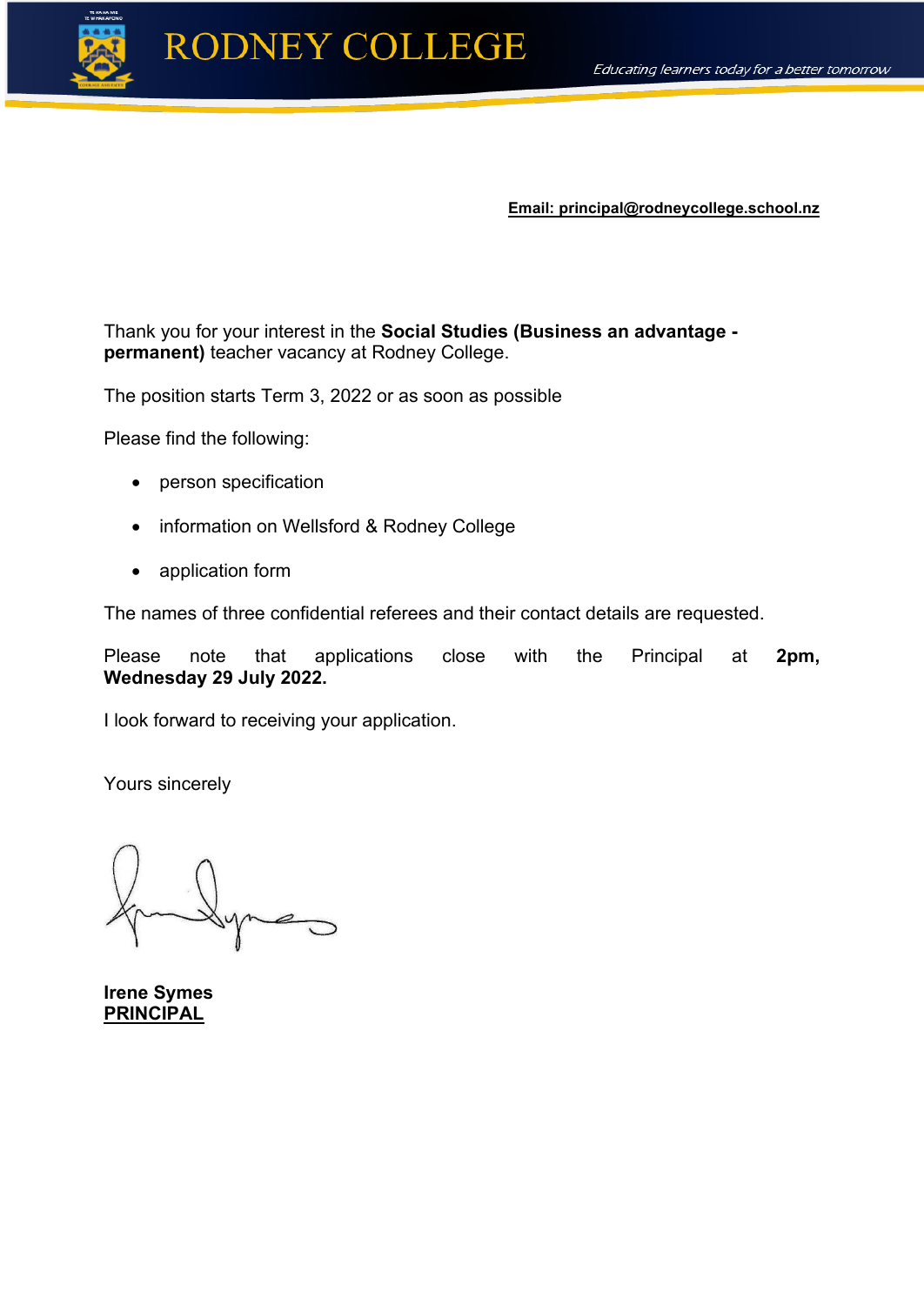

**Email: principal@rodneycollege.school.nz**

#### **PERSON SPECIFICATION**

#### **It is essential that the appointee:**

- has an understanding and acceptance of the principles of the Treaty of Waitangi and is culturally aware and responsive.
- is a competent, registered teacher.
- **Example 1** is enthusiastic and innovative about their subject area.
- has experience in the delivery of the New Zealand Curriculum, and has current knowledge of NCEA and NZQA requirements.
- has experience in current approaches to assessment and be able to use assessment data for multiple purposes.
- **•** is committed to empowering young people.
- **EXEDENT is passionate about improving student achievement for all students.**
- promotes a safe environment to maximise opportunities for learning including a strong emphasis on positive relationship and behaviour management.
- has proven ability work as part of a team.
- has effective communication skills.
- **has strong interpersonal skills and the ability to manage change.**
- has strong self-management, decision making and time management skills.
- be an effective manager of resources.
- can think strategically in responding to challenges and contributing to the future development of the school.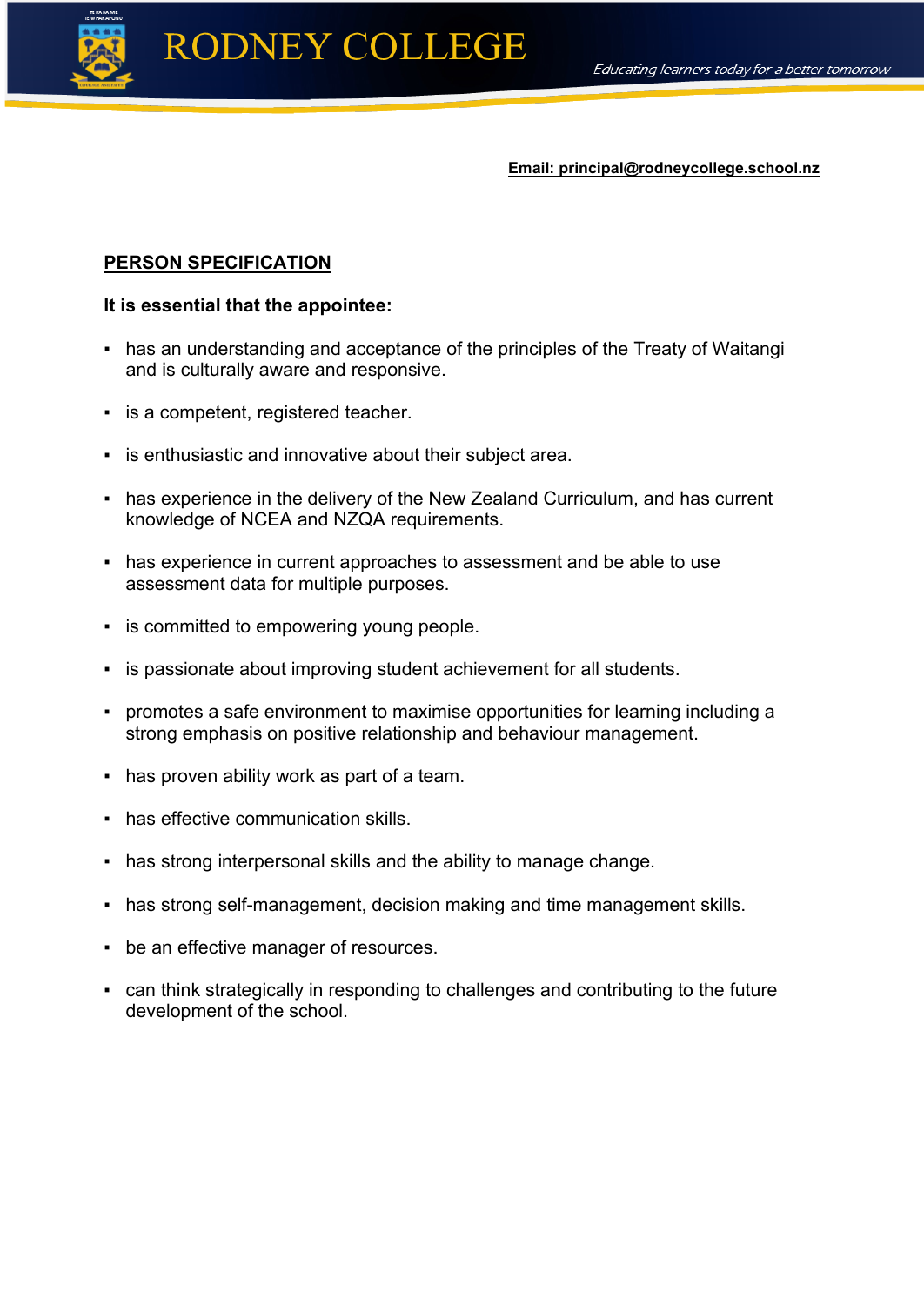

## **RODNEY COLLEGE**

#### **Email: principal@rodneycollege.school.nz**

Rodney College is a small rural secondary school catering for approximately 380 students from Year 9 to Year 13 offering a wide range of co-curricula learning, sporting and cultural opportunities. Staff at the college are expected to be culturally responsive and relational in their dealings with students, staff and whanau. We greatly value the contribution of our local Maori community. We are predominantly bicultural with 30% Maori.

The community expectations of the College are those of high academic attainment, job qualifications, discipline and social development of its children, with leadership as a key focus for all students in educational matters. Our NCEA pass rates in recent years have been at or above national statistics for decile 4 schools.

Rodney College is in the centre of the Wellsford community, a medium sized rural service town situated one hour's drive from Auckland and Whangarei. The community served by the College stretches from east to west coasts and is part of Auckland Super City in the south and Kaipara District Council in the north. The area is essentially rural and covers nearly 700 square kilometres where dairy and sheep farming predominate, with increasing forestry and lifestyle development.

The largest settlements are Wellsford and the coastal resort of Mangawhai. Communities at Tomarata, Pakiri, Tauhoa and Tapora have schools which also contribute students to the College. Apart from farming and farm related businesses, Wellsford is now a thriving "gateway" town with many food outlets providing for the needs of ever increasing through traffic. Rodney College is focused on providing students with work placement opportunities as part of their learning programme.

The main facilities of Wellsford township are the sports facilities, golf course, squash courts, bowling green and Centennial Park. The town has a community centre, comprehensive medical centre, Maori health centre, museum and library. In addition, the nearby Kaipara Harbour to the west and the beaches of Mangawhai, Te Arai and Pakiri to the east are easily accessible.

Local education facilities include kindergarten and day care, kohanga reo and primary schools. Not only is the community welcomed into the Rodney College environment through sport and social events, staff and students are involved in the community with active roles in sporting and cultural activities, community projects and fundraising.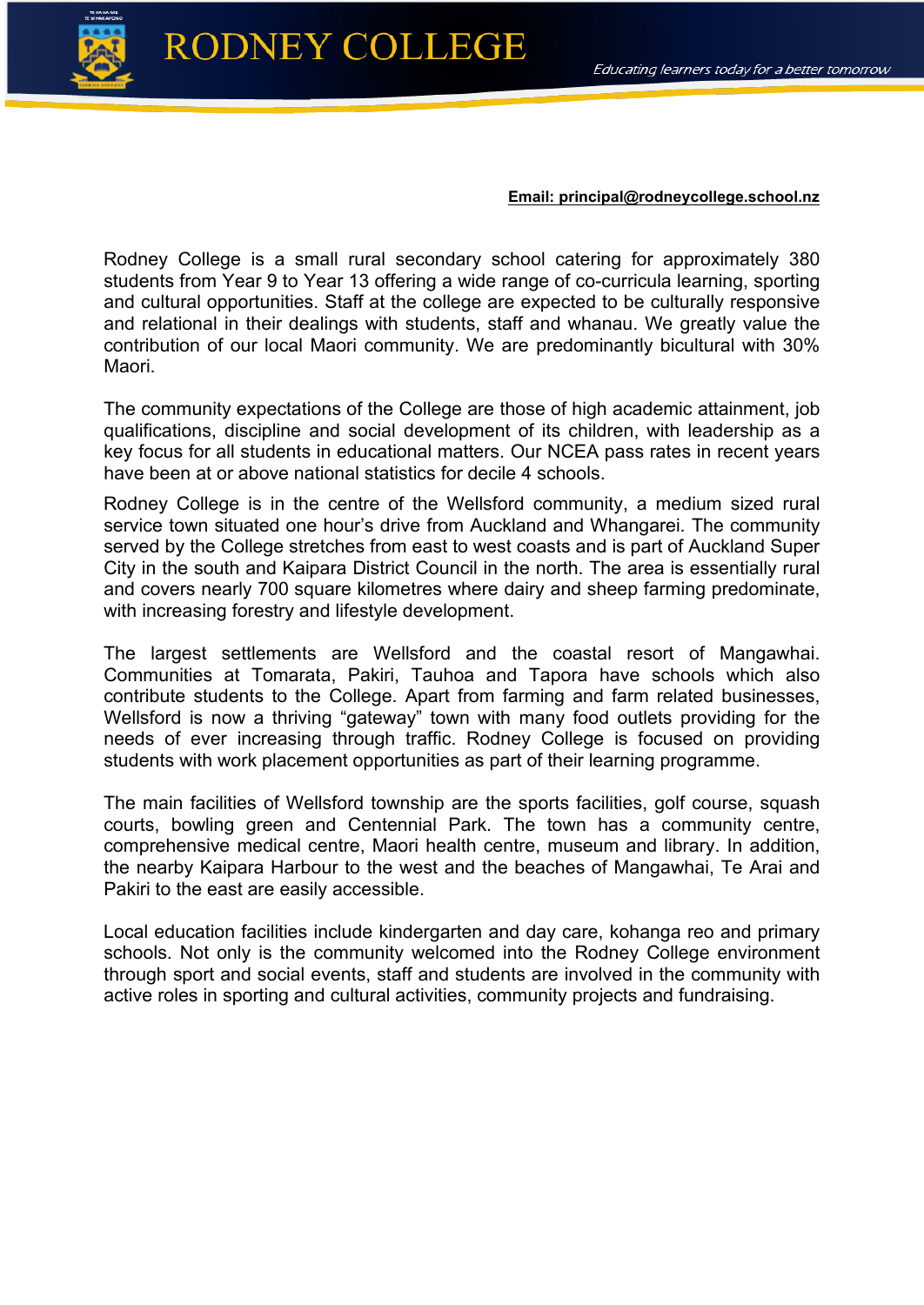

## **RODNEY COLLEGE APPLICATION FOR EMPLOYMENT**

## Important Notes for Applicants

Thank you for applying for a position with our school. Please ensure you have a copy of the position description and person specification before completing this application.

1. Please fully complete this form personally. First, read it through, then answer all questions and make sure you sign and date where indicated on the last page.

2. Attach a curriculum vitae (CV) containing any additional information, if necessary.

3. Copies only of qualification certificates should be attached. If successful in your application you will be required to provide the originals as proof of qualifications.

4. If you are selected for an interview you may bring whānau/support people at your own expense. Please advise if this is your intention.

5. Failure to complete this application and answer all questions truthfully may result in any offer of employment being withdrawn or appointment being terminated, if any information is later found to be false.

6. All applicants will be required to give consent to a Police vet.

7. a) Applicants may not be employed as a children's worker if they have been convicted of a specified offence listed in [Schedule 2 of the Vulnerable Children Act](http://www.legislation.govt.nz/act/public/2014/0040/latest/DLM5501909.html)  [2014,](http://www.legislation.govt.nz/act/public/2014/0040/latest/DLM5501909.html) unless they obtain an exemption. The Criminal Records (Clean Slate) Act 2004 will not apply to

these specified offences and these offences will be included in your Police vetting results.

b) The Clean Slate Act provides certain convictions do not have to be disclosed providing:

• you have not committed any offence within 7 consecutive years of being sentenced for the offence

you did not serve a custodial sentence<sub>1</sub> at any time

the offence was neither a specified offence under the Clean Slate Act [2004 n](http://www.legislation.govt.nz/act/public/2004/0036/latest/DLM280848.html)or a [specified offence under the Vulnerable Children Act 2014](http://www.legislation.govt.nz/act/public/2014/0040/latest/DLM5501909.html)

• you have paid any fines or costs

Please note that you are not obliged to disclose convictions if you meet the above conditions but can do so if you wish. If you are uncertain as to whether you are eligible contact the Ministry of Justice.

8. Shortlisted applicants being interviewed will need to provide originals of both a primary identity document (e.g. passport) and a secondary identity document (e.g. New Zealand driver license). A list of acceptable primary and secondary documents is available in the last sections of the [Vulnerable Children](http://www.legislation.govt.nz/regulation/public/2015/0106/latest/whole.html#DLM6482207) Regulations 2015.

9. This application form and supporting documents will be held by the board. You may access these in accordance with the provisions of the Privacy Act 1993. If you have any queries, please contact the person cited in the advertisement.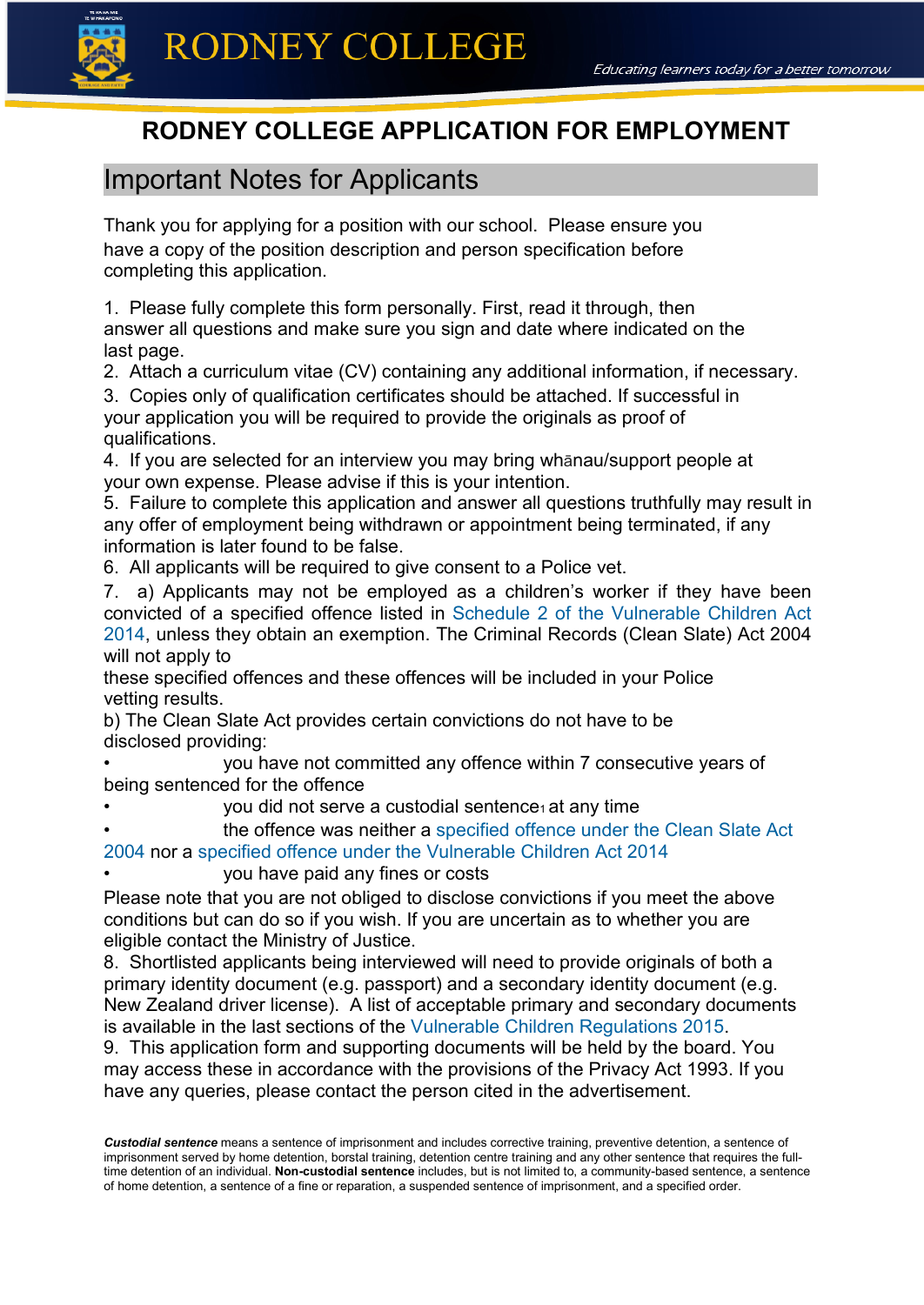

## **APPLICATION FOR EMPLOYMENT**

| Position applied for<br>Number                                                                  | Location              | Vacancy/Reference |  |
|-------------------------------------------------------------------------------------------------|-----------------------|-------------------|--|
|                                                                                                 |                       |                   |  |
| <b>Tick one</b>                                                                                 |                       |                   |  |
| Mr $\Box$<br>Mrs $\Box$<br>$\mathsf{Ms} \ \Box$                                                 | Miss $\square$        |                   |  |
| Or other preferred title:                                                                       |                       |                   |  |
| Surname/Family name                                                                             | First names (in full) |                   |  |
|                                                                                                 |                       |                   |  |
| Birth name (if applicable)                                                                      |                       |                   |  |
| Are you known by any other name(s)? (if yes please provide below) Yes $\Box$<br>No <sub>1</sub> |                       |                   |  |
| Full postal address                                                                             |                       |                   |  |

#### Email address

#### Contact telephone numbers

| Personal: | <b>Business:</b> |
|-----------|------------------|
|           |                  |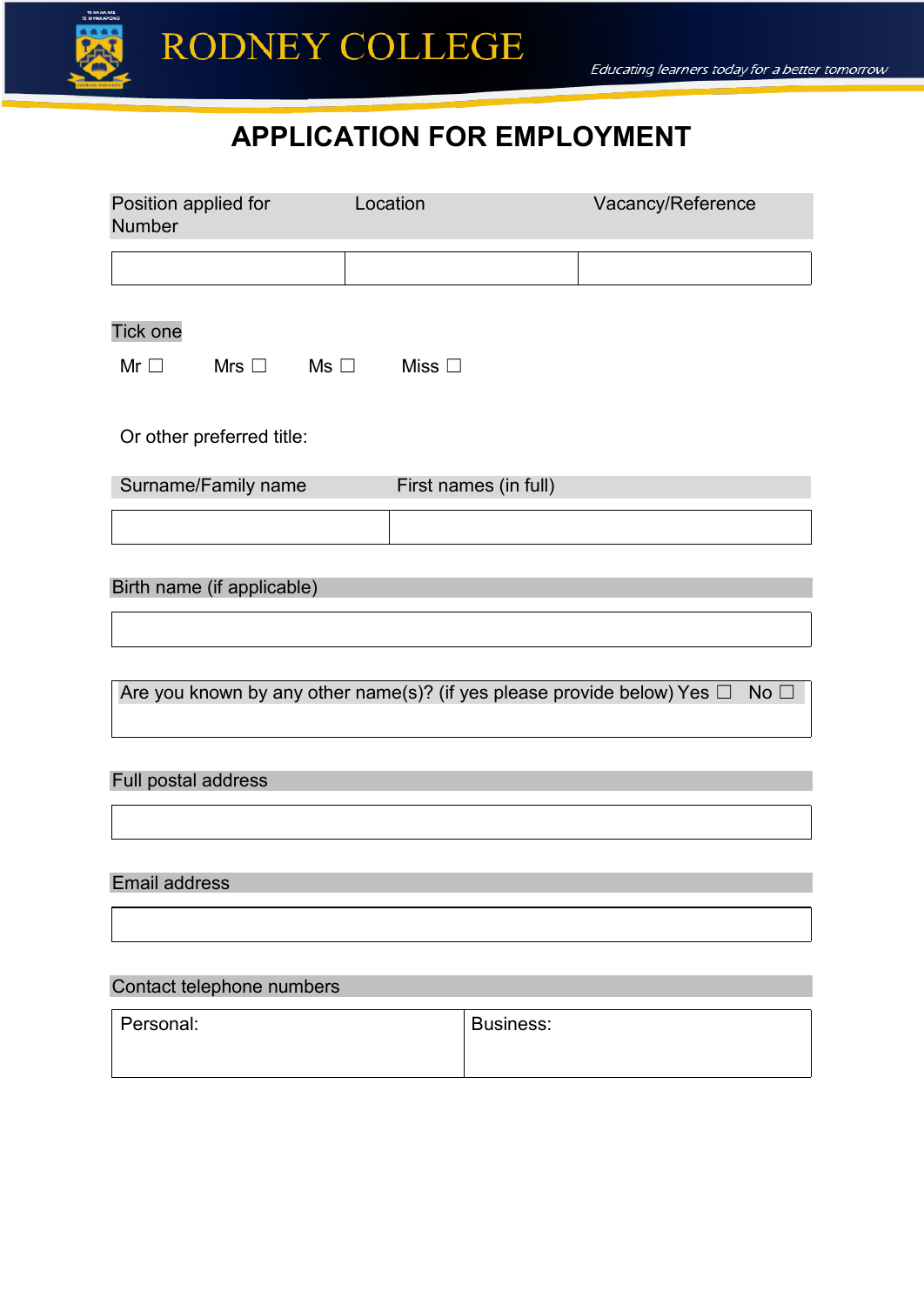

|                                   | <b>Name</b> | <b>Location</b> | <b>Number</b> of<br>years<br>completed | <b>Highest</b><br><b>Qualification</b><br><b>Gained</b> |
|-----------------------------------|-------------|-----------------|----------------------------------------|---------------------------------------------------------|
| <b>Secondary</b><br><b>School</b> |             |                 |                                        |                                                         |
| <b>University</b>                 |             |                 |                                        |                                                         |
| <b>Other</b>                      |             |                 |                                        |                                                         |

## *Identity Verification, Criminal Record and Right to Work*

| Please tick the appropriate boxes:                                                                                                                                                                  |                      |                 |
|-----------------------------------------------------------------------------------------------------------------------------------------------------------------------------------------------------|----------------------|-----------------|
| Immigration information                                                                                                                                                                             |                      |                 |
| Are you a New Zealand citizen?                                                                                                                                                                      | Yes $\Box$ No $\Box$ |                 |
| If not, do you have resident status, or                                                                                                                                                             | Yes $\Box$ No $\Box$ |                 |
| A current work permit                                                                                                                                                                               | Yes $\square$        | No $\Box$       |
| Have you ever had a criminal conviction?                                                                                                                                                            | Yes $\square$        | No <sub>1</sub> |
| If "Yes" please detail:                                                                                                                                                                             |                      |                 |
| (A board may not employ or engage a children's worker who has been convicted of an offence specified in                                                                                             |                      |                 |
| Schedule 2 of the Vulnerable Children Act 2014. The Clean Slate Act does not apply to schedule 2 offences.)<br>Have you ever received a police diversion for an offence?<br>If "Yes" please detail: | Yes $\square$        | No [            |
| Have you ever been discharged without conviction for an offence?                                                                                                                                    | Yes $\square$        | No <sub>1</sub> |
| If "Yes" please detail:                                                                                                                                                                             |                      |                 |
| Do you have a current New Zealand driver's licence?                                                                                                                                                 | Yes $\square$        | No <sub>1</sub> |
| Have you ever been convicted of a driving offence which resulted in Yes $\Box$<br>temporary or permanent loss of licence, or imprisonment?                                                          |                      | No <sub>1</sub> |
| If "Yes" please detail:                                                                                                                                                                             |                      |                 |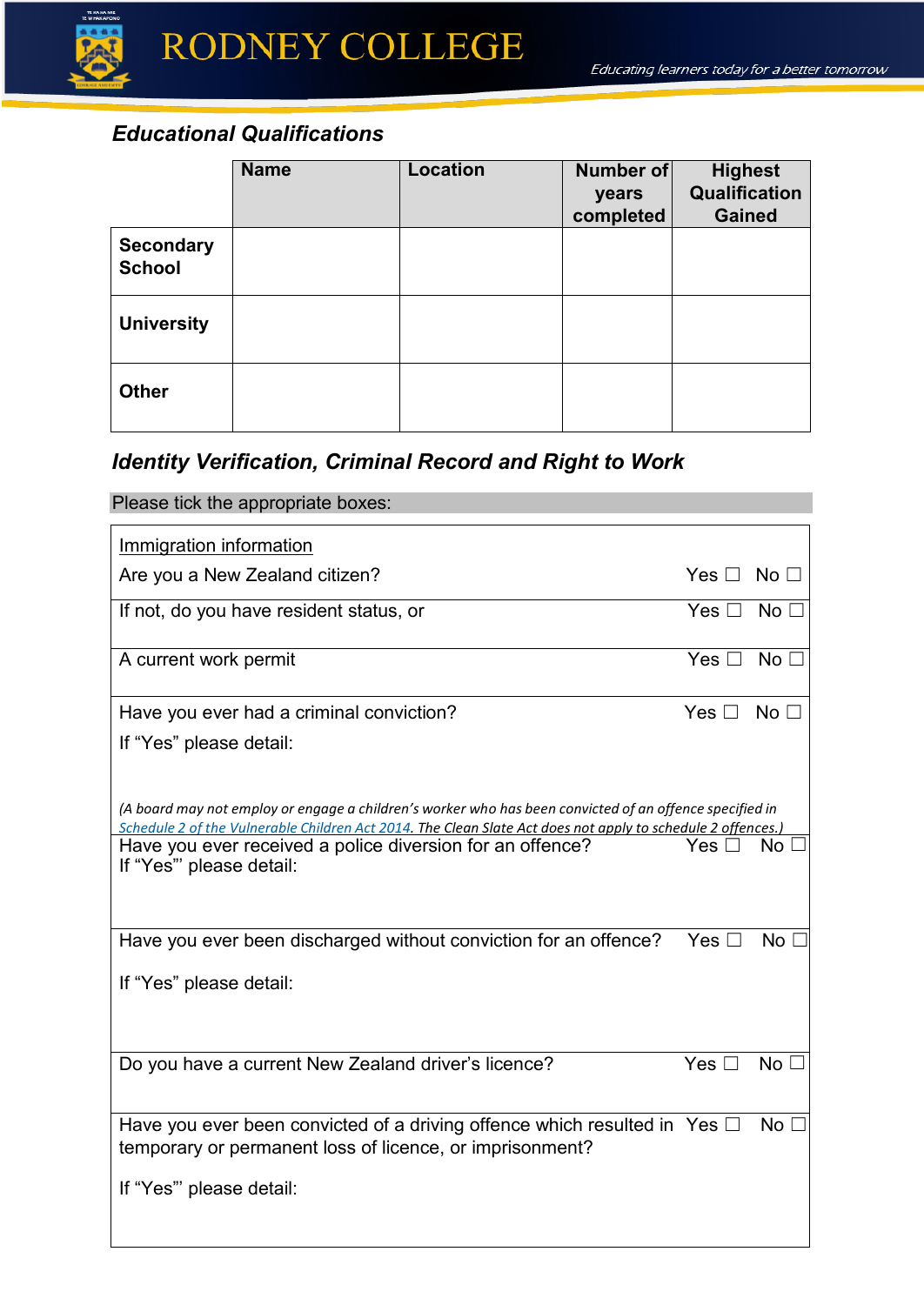

## RODNEY COLLEGE

| Are you awaiting sentencing or do you have charges pending?                                                                                                                                                | Yes $\square$ | No <sub>1</sub> |
|------------------------------------------------------------------------------------------------------------------------------------------------------------------------------------------------------------|---------------|-----------------|
| If "Yes" please state the nature of the conviction/cases pending:                                                                                                                                          |               |                 |
| In addition to other information provided are there any other factors Yes $\Box$<br>that we should know to assess your suitability for<br>appointment and your ability to do the job?                      |               | No <sub>1</sub> |
| If "Yes", please detail:                                                                                                                                                                                   |               |                 |
| Have you ever been the subject of any concerns involving child safety?                                                                                                                                     | Yes $\Box$    | No $\square$    |
| If "Yes" please detail:                                                                                                                                                                                    |               |                 |
| Have you had any injury or medical condition caused by gradual<br>process, disease or infection, such as occupational overuse<br>syndrome which the tasks of this position may aggravate or contribute to? | Yes $\square$ | No [            |
| If "Yes", please detail:                                                                                                                                                                                   |               |                 |
| For teaching/principal positions: Do you hold a current practising certificate from<br>the Education Council<br>of Aotearoa New Zealand?                                                                   | Yes $\Box$    | No <sub>1</sub> |
| Please enter your registration number:                                                                                                                                                                     |               |                 |

### *Employment History*

Please list your work experience for the last five years beginning with your most recent position. Please explain any gaps in employment. If you were self-employed, give details. Attach additional sheets if necessary*.*

| <b>Period worked</b><br>(please specify the |    | Employer's name<br>(or reason for gap | <b>Position held</b> | <b>Reason for</b><br>leaving |  |
|---------------------------------------------|----|---------------------------------------|----------------------|------------------------------|--|
| start and end dates)                        |    | in employment)                        |                      |                              |  |
| <b>Start date</b>                           |    | <b>End date</b>                       |                      |                              |  |
|                                             | to |                                       |                      |                              |  |
|                                             | to |                                       |                      |                              |  |
|                                             | to |                                       |                      |                              |  |
|                                             | to |                                       |                      |                              |  |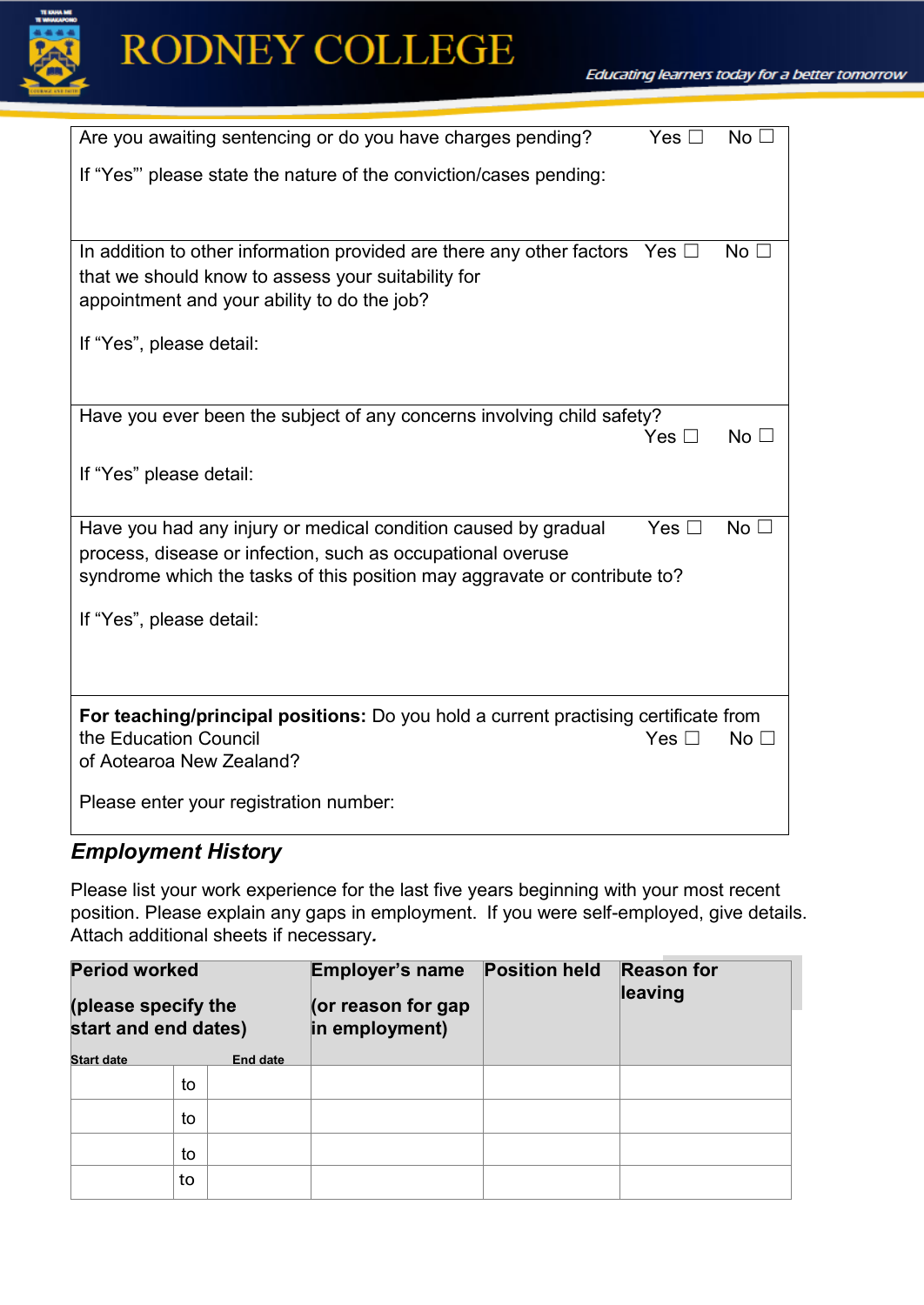

#### *Referees*

Please provide the names of three people who could act as referees for you. One of these should be your current or most recent employer. Please indicate which referee is your current/previous employer in the table below. If you have included written references from people other than those recorded below, please note that we may contact the writers of these references.

| <b>Name</b> | <b>Organisation</b> | <b>Position/</b><br><b>Relationship</b> | <b>Landline</b><br>(preferred) | <b>Mobile/Email</b> |
|-------------|---------------------|-----------------------------------------|--------------------------------|---------------------|
|             |                     |                                         |                                |                     |
|             |                     |                                         |                                |                     |
|             |                     |                                         |                                |                     |
|             |                     |                                         |                                |                     |
|             |                     |                                         |                                |                     |

#### *Authority to approach other referees*

| I authorise the Board, or nominated representative, to<br>approach persons other than the referees whose<br>names I have supplied, to gather information related<br>to my suitability for appointment to the position.                                                                                                                                                 | Yes $\square$ | No $\Box$ |
|------------------------------------------------------------------------------------------------------------------------------------------------------------------------------------------------------------------------------------------------------------------------------------------------------------------------------------------------------------------------|---------------|-----------|
| I authorise the Board, or nominated representative,<br>permission to access any information held by the<br><b>Education Council of Aotearoa New Zealand</b><br>(EDUCANZ) or any other educational organisation,<br>including information regarding matters under<br>investigation, to gather information related to my<br>suitability for appointment to the position. | Yes $\square$ | No $\Box$ |

#### **DECLARATION**

"I ……………………………………………. (name) declare that to the best of my knowledge the answers in this application form and the information provided in my Curriculum Vitae are correct and I understand that if any false or misleading information is given, or any material information suppressed, I will not be employed, or if I am employed, my employment will be terminated.

I understand that any false information given in relation to my medical history may result in my loss of entitlement for any compensation from ACC or the Board's workplace accident insurer."

**Signature of Applicant** .......................................................... **Date:** 

#### **DECLARATION**

"This application, any accompanying CV and other information agreed by this applicant that is supplied to or collected by the school shall be confidential to the applicant, the school and its interview panel."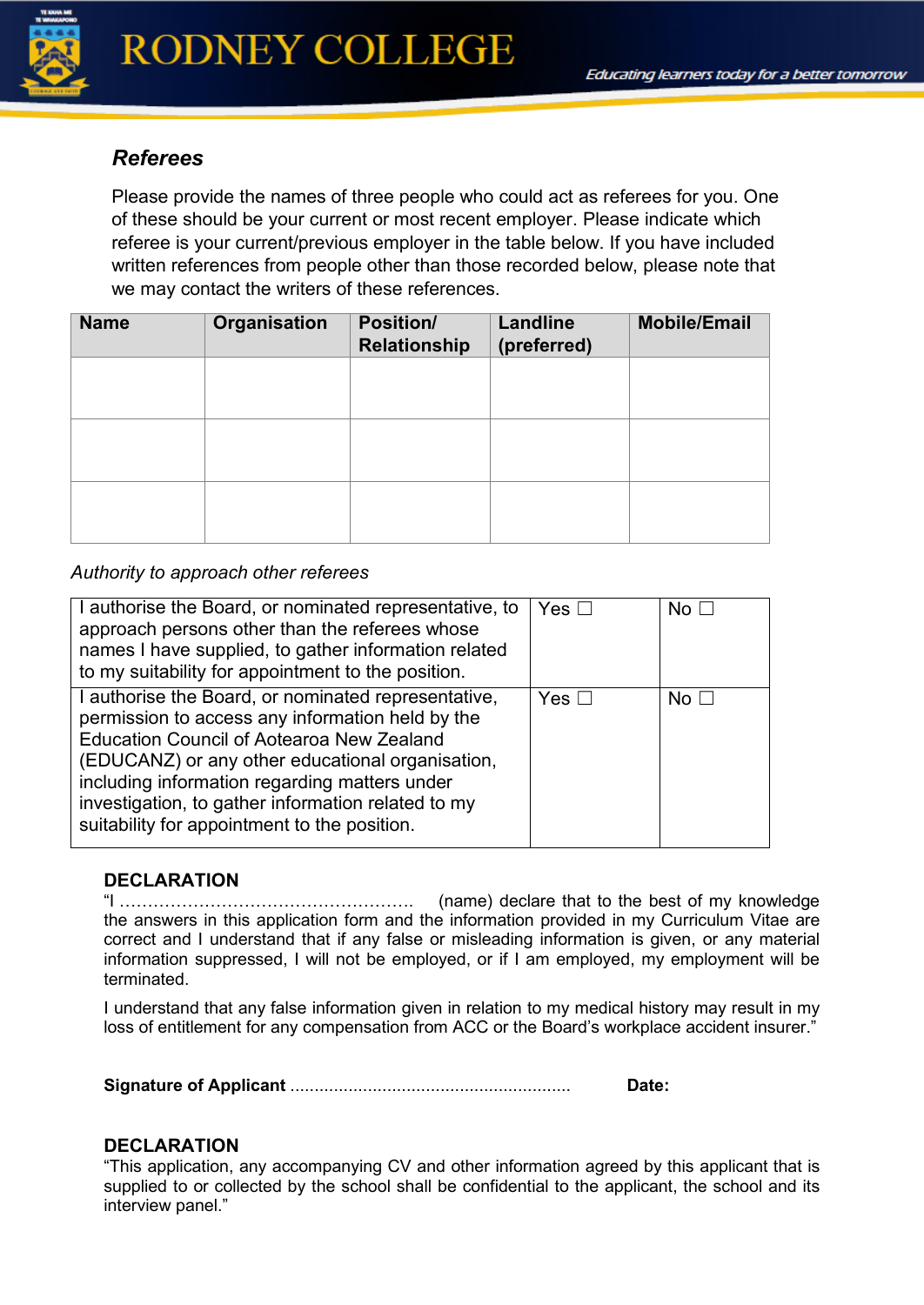

#### **Job Description: Teacher of Social Science (Business an advantage)**

**Responsible to:** Principal, HOD Social Science

#### **Job Purpose:**

**The planning, delivery and review of teaching and learning programmes in the English Department (and Technology Dept) to ensure the best possible outcomes for learners.**

#### **General Statement of Responsibilities**

#### **1. Teaching and Learning**

Ensures that all programmes are appropriately planned, using assessment as a means of identifying needs and progressing learning. Planning takes into consideration the specific learning needs of Maori/Priority Learners.

#### **2. Curriculum Content**

Teaching and Learning programmes are in line with National Curriculum Statements and department schemes. Programmes include culturally responsive practice, and impart essential skills, attitudes and values.

#### **3. Assessment: Junior and NCEA**

Accurate monitoring and recording of student progress and achievement occurs, teachers will be able to appropriately report as required and to inform their planning to meet student learning needs.

#### **4. General Contribution to the School**

Participate and support the corporate and extra-curricular activities of the school.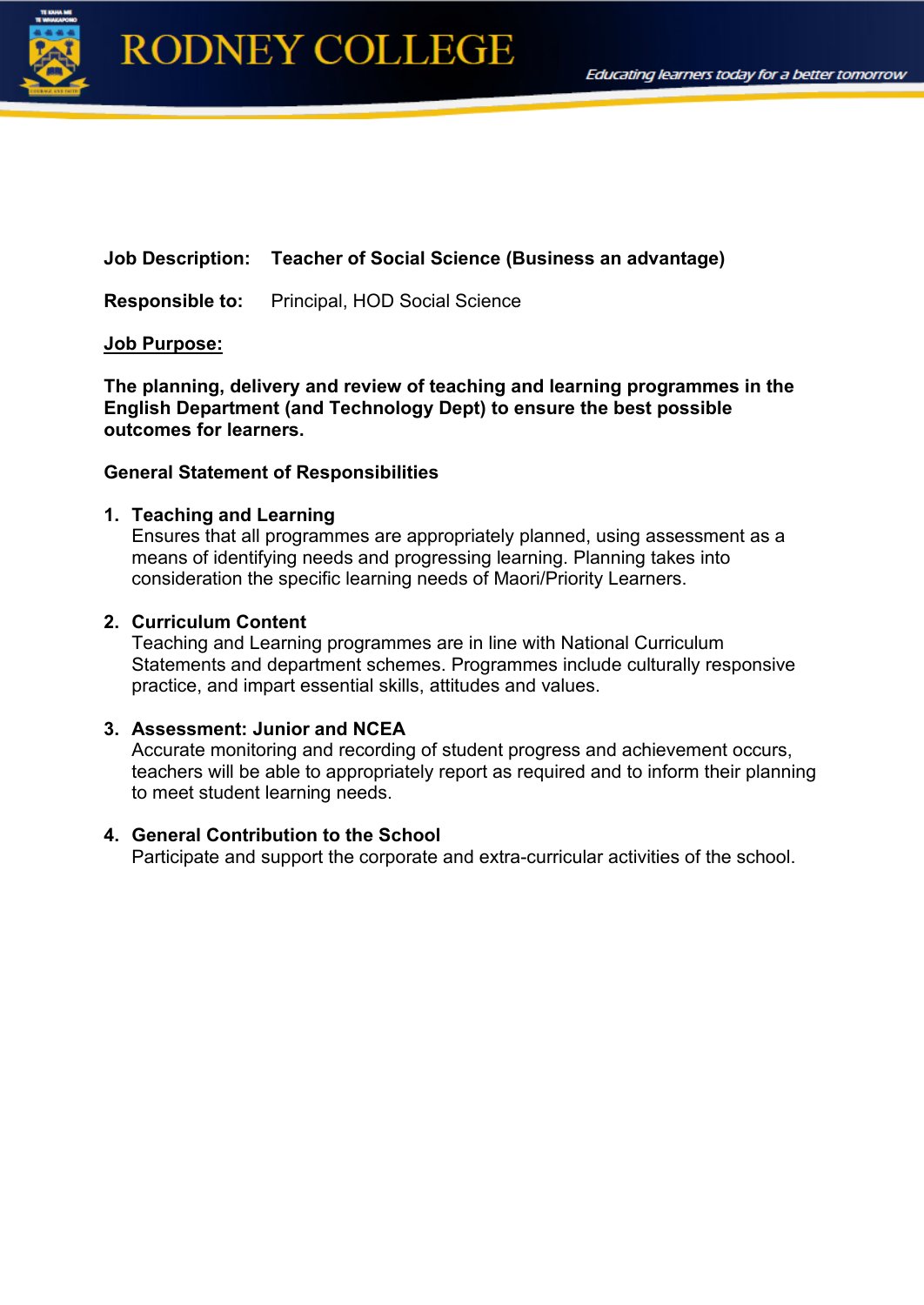

# RODNEY COLLEGE

|   | <b>Key Tasks</b>             | Performance Indicators                                                                                                                      |
|---|------------------------------|---------------------------------------------------------------------------------------------------------------------------------------------|
|   | 1. Curriculum                | Programmes are carefully planned to meet individual needs, based                                                                            |
|   | <b>Delivery</b>              | upon department schemes and curriculum guidelines.                                                                                          |
|   | Provides                     |                                                                                                                                             |
|   | appropriate                  | Uses a range of assessment methods as an overall strategy.                                                                                  |
|   | teaching and                 | Identifies barriers to learning and makes necessary changes to                                                                              |
|   | learning                     | teaching practice based on assessment analysis.                                                                                             |
|   | programmes                   |                                                                                                                                             |
|   |                              | Regularly monitors, tracks and records student progress against                                                                             |
| ٠ | Monitors,                    | the national achievement objectives.                                                                                                        |
|   | tracks and<br>records        |                                                                                                                                             |
|   |                              | Provides appropriate in-class support to priority learners to ensure<br>success in learning. Uses culturally inclusive practice. Specialist |
|   |                              | support drawn on as required.                                                                                                               |
|   |                              |                                                                                                                                             |
|   | Performance                  | Participates fully in the school's performance management                                                                                   |
|   | management                   | programme and is proactive in enhancing own professional                                                                                    |
|   |                              | learning and development.                                                                                                                   |
|   |                              |                                                                                                                                             |
|   |                              | Actively participates and contributes in school professional learning                                                                       |
|   |                              | and development.                                                                                                                            |
|   | Uses a wide                  |                                                                                                                                             |
|   | range of                     | Establishes routines which are appropriate and understood by all                                                                            |
|   | educational<br>resources and | students. Maximises the use of learning time.                                                                                               |
|   | appropriate                  | Develops positive relationships with students which demonstrate a                                                                           |
|   | teaching                     | respect for their individual needs and cultural backgrounds.                                                                                |
|   | techniques                   |                                                                                                                                             |
|   |                              | Manages student relationships effectively and follows up on                                                                                 |
|   |                              | behaviour in line with the RCSRS process and restorative practice.                                                                          |
|   |                              |                                                                                                                                             |
|   |                              | Ensures teaching area presents a professional, lively and                                                                                   |
|   |                              | conducive atmosphere for learning.                                                                                                          |
|   | <b>Key Tasks</b>             | Performance Indicators                                                                                                                      |
|   | 2. Assessment                | Provides an environment in which learning and achieving is valued                                                                           |
|   | Οf<br><b>Achievement</b>     | and recognised.                                                                                                                             |
|   | Motivates and                | Ensures that students are aware of the progress they are making in                                                                          |
|   | engages                      | by providing appropriate feedback and feed forward.                                                                                         |
|   | students in                  |                                                                                                                                             |
|   | learning                     | Uses assessment data, both formative and summative, as an                                                                                   |
|   |                              | integral part of the teaching and learning programme. Uses data to                                                                          |
|   | Uses a range of              | assess effectiveness of the teaching programme and delivery.                                                                                |
|   | assessment                   |                                                                                                                                             |
|   | tools to                     |                                                                                                                                             |
|   | measure                      | Keeps accurate records of progress and reports on this as                                                                                   |
|   | student                      | required. Reports provide clear, accurate and constructive                                                                                  |
|   | progress                     | information on student progress and achievement.                                                                                            |
|   |                              |                                                                                                                                             |
|   | Reports on                   | Communicates clearly student progress in written form and verbal<br>interview. These may occur at any time during the year.                 |
|   | progress                     |                                                                                                                                             |
|   |                              |                                                                                                                                             |